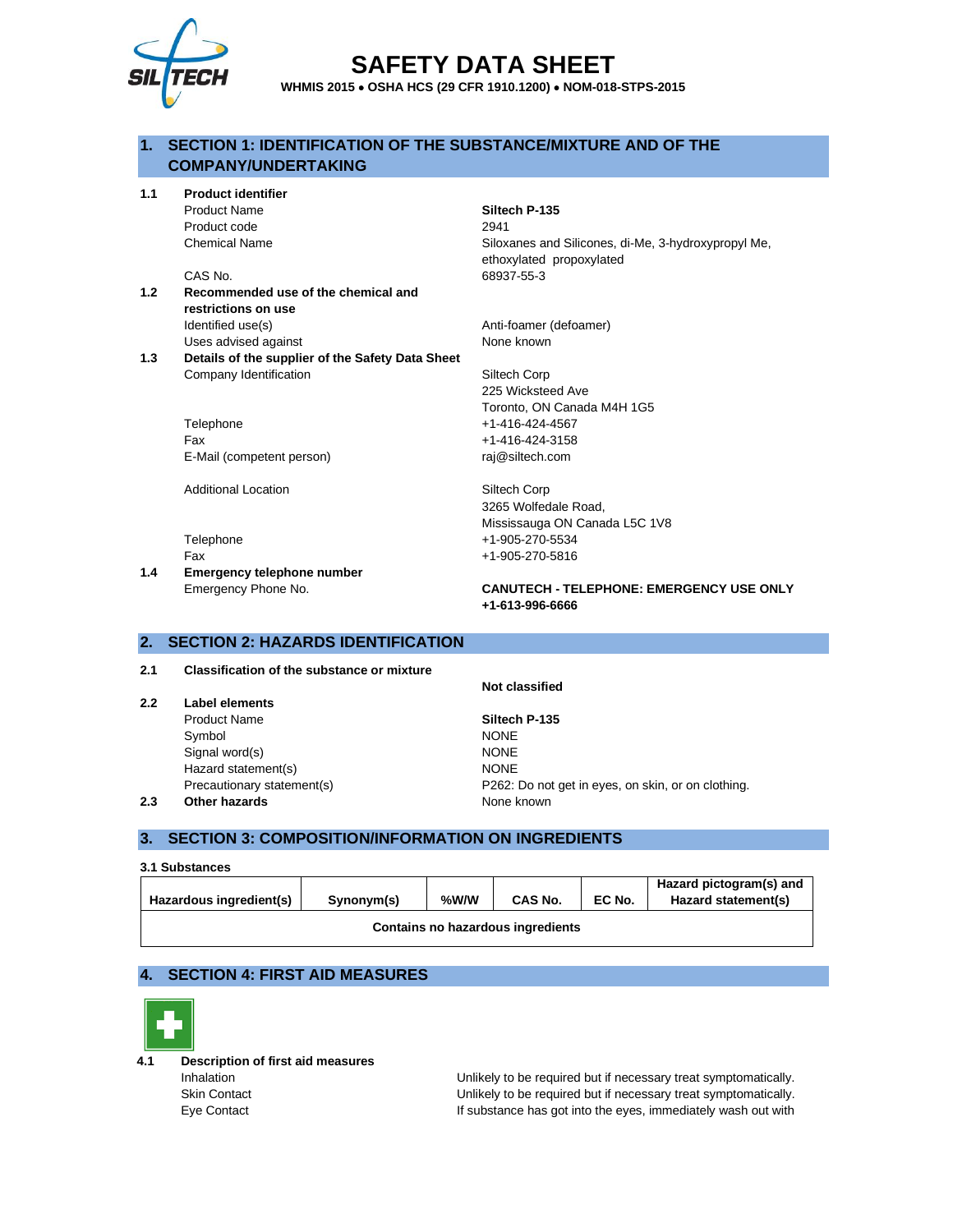| Product: Siltech P-135                                                                                                                    |                                                                                            | 1-416-424-4567 www.siltech.com<br>SDS #: 2941                                                                                                                                                                                                                                         |  |
|-------------------------------------------------------------------------------------------------------------------------------------------|--------------------------------------------------------------------------------------------|---------------------------------------------------------------------------------------------------------------------------------------------------------------------------------------------------------------------------------------------------------------------------------------|--|
| Ingestion<br>4.2<br>acute and delayed                                                                                                     | Most important symptoms and effects, both                                                  | plenty of water for several minutes.<br>If swallowed, seek medical advice immediately and show this<br>container or label.<br>Not available.                                                                                                                                          |  |
| Indication of any immediate medical<br>4.3<br>attention and special treatment needed                                                      |                                                                                            | Unlikely to be required but if necessary treat symptomatically.                                                                                                                                                                                                                       |  |
| 5.                                                                                                                                        | <b>SECTION 5: FIRE-FIGHTING MEASURES</b>                                                   |                                                                                                                                                                                                                                                                                       |  |
| 5.1<br><b>Extinguishing Media</b><br>Suitable Extinguishing Media                                                                         |                                                                                            | In case of fire, use water spray, foam, dry powder or CO2<br>for extinction. Keep containers cool by spraying with water if<br>exposed to fire.                                                                                                                                       |  |
| Unsuitable Extinguishing Media<br>5.2<br>mixture                                                                                          | Special hazards arising from the substance or                                              | None known<br>Silicon Dioxide, carbon oxides, incompletely burned carbon<br>compounds, formaldehyde.                                                                                                                                                                                  |  |
| 5.3<br><b>Advice for fire-fighters</b>                                                                                                    |                                                                                            | A self contained breathing apparatus and suitable protective<br>clothing should be worn in fire conditions.                                                                                                                                                                           |  |
| 6.                                                                                                                                        | <b>SECTION 6: ACCIDENTAL RELEASE MEASURES</b>                                              |                                                                                                                                                                                                                                                                                       |  |
| 6.1<br>emergency procedures<br><b>Environmental precautions</b><br>6.2<br>6.3<br>cleaning up<br><b>Reference to other sections</b><br>6.4 | Personal precautions, protective equipment and<br>Methods and material for containment and | Avoid contact with skin, eyes or clothing. Use personal<br>protective equipment as required.<br>Avoid release to the environment.<br>Caution - spillages may be slippery. Cover spills with inert<br>absorbent material. Transfer to a container for disposal.<br>See Section: 7 & 8. |  |
| 7.                                                                                                                                        | <b>SECTION 7: HANDLING AND STORAGE</b>                                                     |                                                                                                                                                                                                                                                                                       |  |
| 7.1<br>Precautions for safe handling                                                                                                      |                                                                                            | Avoid contact with skin and eyes. Avoid ingestion. Use<br>only with sufficient ventilation. Wash thoroughly after<br>handling. General hygiene measures for the handling of<br>chemicals are applicable.                                                                              |  |
| 7.2<br>incompatibilities<br>Storage Temperature<br>Storage Life<br>Incompatible materials                                                 | Conditions for safe storage, including any                                                 | Store in a tightly closed container.<br>Ambient<br>Stable under normal conditions.<br>Oxidizing agents                                                                                                                                                                                |  |

**7.3 Specific end use(s) Industrial use** 

# **8. SECTION 8: EXPOSURE CONTROLS/PERSONAL PROTECTION**

#### **8.1 Control parameters**

**8.1.1 Occupational Exposure Limits**

|                       | <b>SUBSTANCE</b>                                                                                     | CAS No. | LTEL (8 hr TWA<br>ppm) | LTEL (8 hr TWA<br>mg/m <sup>3</sup>                | <b>STEL</b><br>(ppm) | <b>STEL</b><br>(mg/m <sup>3</sup> ) | <b>Note</b> |
|-----------------------|------------------------------------------------------------------------------------------------------|---------|------------------------|----------------------------------------------------|----------------------|-------------------------------------|-------------|
|                       | None assigned                                                                                        |         |                        |                                                    |                      |                                     |             |
| 8.1.2                 | <b>Biological limit value</b>                                                                        |         |                        | Not established                                    |                      |                                     |             |
| 8.1.3                 | <b>PNECs and DNELs</b>                                                                               |         |                        | Not established                                    |                      |                                     |             |
| 8.2<br>8.2.1<br>8.2.2 | <b>Exposure controls</b><br>Appropriate engineering controls<br><b>Personal protection equipment</b> |         |                        | Provide adequate ventilation.<br>$\cdots$ $\cdots$ |                      | .                                   |             |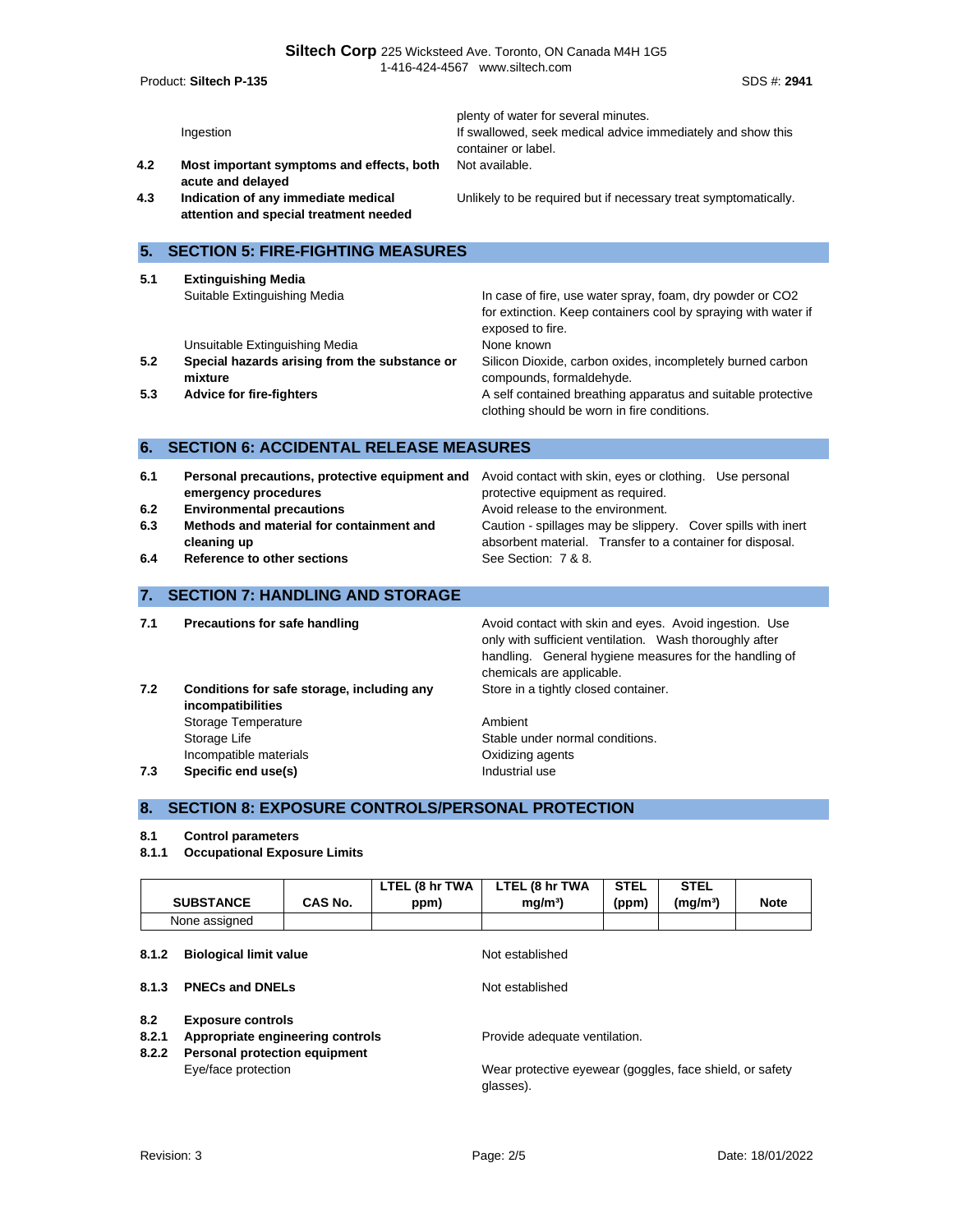Product: **Siltech P-135** SDS #: 2941



Skin protection (Hand protection/ Other) Wear suitable gloves if prolonged skin contact is likely.



Respiratory protection **No personal respiratory protective equipment normally** No personal respiratory protective equipment normally required.

Thermal hazards None. **8.2.3 Environmental Exposure Controls Avoid release to the environment.** 

# **9. SECTION 9: PHYSICAL AND CHEMICAL PROPERTIES**

**9.1 Information on basic physical and chemical** 

**properties** Appearance **Colourless** to yellowish liquid. Odour **Faint.** Odour Threshold Not available. pH Not available. Melting Point/Freezing Point Not available. Initial boiling point and boiling range  $>100^{\circ}C$  @ 760mmHg Flash point (PMCC)  $>100^{\circ}$ C Evaporation rate **Not available**. Flammability (solid, gas) Not applicable. Upper/lower flammability or explosive limits Not available. Vapour pressure and a series are not available. Vapour density and the set of the Not available. Relative density / Specific Gravity (25°C) 1.03 Solubility(ies) Soluble in water. Partition coefficient: n-octanol/water Not available. Auto-ignition temperature Not available. Decomposition Temperature Not available. Viscosity  $(25^{\circ}\text{C})$  1200 - 2500 cps Explosive properties Not applicable. Oxidising properties Not applicable.

# **10. SECTION 10: STABILITY AND REACTIVITY**

- **10.1 Reactivity 10.1 Reactivity Reactivity Reactivity Stable under normal conditions.**
- 
- **10.3 Possibility of hazardous reactions** Will not occur.
- **10.4 Conditions to avoid** None known.
- **10.5 Incompatible materials 10.5 Oxidizing agents.**
- 

**10.2 Chemical stability Chemical stability Stable under normal conditions. 10.6 Hazardous Decomposition Product(s)** Silicon Dioxide, carbon oxides, incompletely burned carbon compounds, formaldehyde.

# **11. SECTION 11: TOXICOLOGICAL INFORMATION**

**11.1 Information on toxicological effects**

**Acute toxicity**

**Effects and Symptoms skin corrosion/irritation** Not classified

Ingestion Low toxicity under normal conditions of handling and use. Inhalation **Inhalation** Low toxicity under normal conditions of handling and use. Skin Contact **None anticipated** Eye Contact **None anticipated**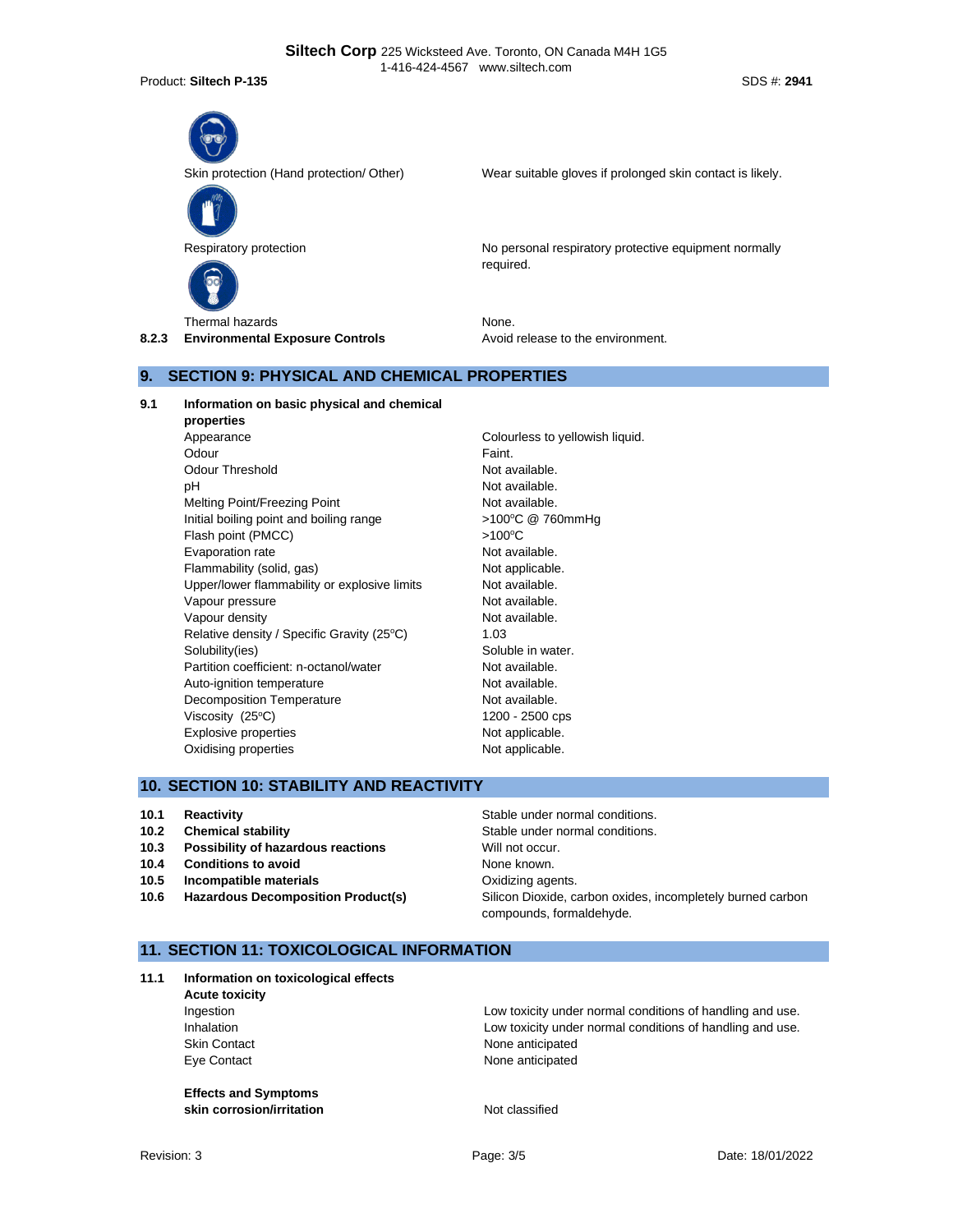**Product: Siltech P-135** 

| Serious eye damage/irritation            | Not classified |
|------------------------------------------|----------------|
| Respiratory or skin sensitization        | Not classified |
| Germ cell mutagenicity                   | Not classified |
| Carcinogenicity                          | Not classified |
| <b>Reproductive toxicity</b>             | Not classified |
| <b>STOT - single exposure</b>            | Not classified |
| STOT - repeated exposure                 | Not classified |
| <b>Aspiration hazard</b>                 | Not classified |
| Delayed and chronic effects              | Not available  |
| Calculated acute toxicity estimate (ATE) | Not available  |

# **12. SECTION 12: ECOLOGICAL INFORMATION**

| 12.1 | <b>Toxicity</b>                           | Not available. |
|------|-------------------------------------------|----------------|
| 12.2 | Persistence and degradability             | Not available. |
| 12.3 | <b>Bioaccumulative potential</b>          | Not available. |
| 12.4 | Mobility in soil                          | Not available. |
| 12.5 | <b>Results of PBT and VPVB assessment</b> | Not available. |
| 12.6 | Other adverse effects                     | None known     |

#### **13. SECTION 13: DISPOSAL CONSIDERATIONS**

**13.1 Waste treatment methods Do not empty into drains; dispose of this material and its** container in a safe way. **13.2 Additional Information 13.2 Additional Information Dispose of contents in accordance with local, state or** national legislation.

Not classified as hazardous for rail transport.

#### **14. SECTION 14: TRANSPORT INFORMATION**

- **14.1 <b>DOT / TDG /** Road/Rail (ADR/RID) Not classified as hazardous for road transport.
- **14.2** Air (ICAO/IATA) Not classified as hazardous for air transport.
- **14.3** Sea (IMDG) **Not classified as hazardous for marine transport.**

# **15. SECTION 15: REGULATORY INFORMATION**

- **15.1 EU regulations**
	- REACH Registration No. **Polymer exempt.**

Candidate List of Substances of Very High Concern for Authorisation

Possible trace amounts of: Octamethylcyclotetrasiloxane (CAS# 556-67-2) < 0.025% Decamethylcyclopentasiloxane (CAS# 541-02-6) < 0.1% Dodecamethylcyclohexasiloxane (CAS# 540-97-6) < 0.1% Propylene Oxide (CAS# 75-56-9) < 1 ppm 1,4-Dioxane (CAS# 123-91-1) < 1 ppm

#### **15.2 International Inventories**

|                                |              | <b>Not</b> | <b>Polymer</b> |       |
|--------------------------------|--------------|------------|----------------|-------|
| Country                        | Listed       | listed     | exempt         | Other |
| United States (TSCA)           | ✓            |            |                |       |
| Canada (DSL/NDSL)              | DSL√         |            |                |       |
| European Union (EINECS/ELINCS) |              |            | ✓              |       |
| Australia (AICS)               | ✓            |            |                |       |
| China (IECSC)                  | ✓            |            |                |       |
| Japan (ENCS)                   | ✓            |            |                |       |
| South Korea (KECI)             | $\checkmark$ |            |                |       |
| Taiwan (TCSI)                  | ✓            |            |                |       |
| New Zealand (NZIoC)            | ✓            |            |                |       |
| Philippines (PICCS)            | ✓            |            |                |       |